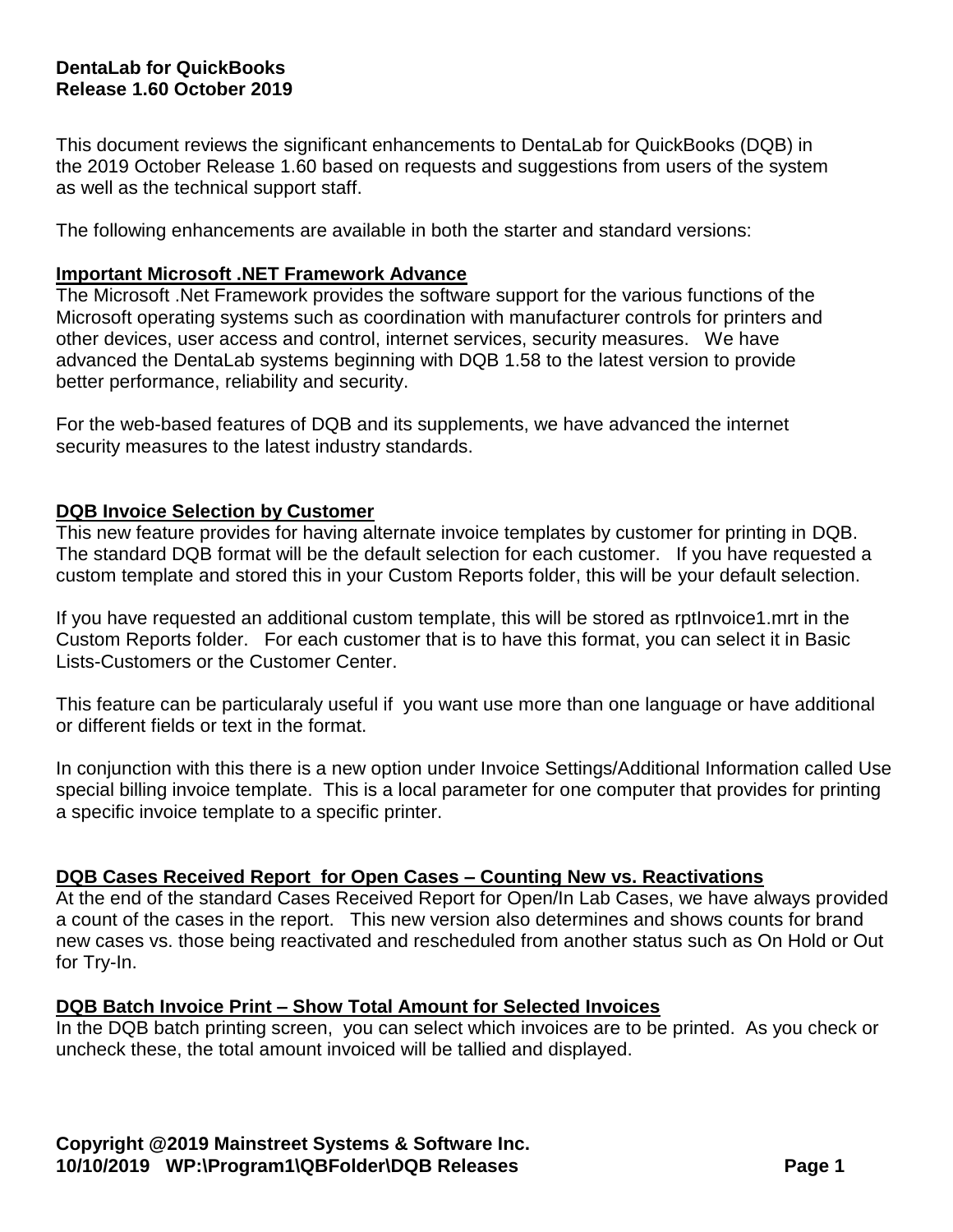## **DentaLab for QuickBooks Release 1.60 October 2019**

## **DQB Case Entry Pan Code Check**

In Options/Case Settings there is a new indicator you can check to have the program check for matching pan codes in Open, On Hold and Out for Try-In Cases. The default setting is OFF.

If this is set ON, the program will issue a message when the user exits the pan code field if a matching pan code is found. The message will provide the case # and case status.

The following is available in the standard DentalRx version that is included in DQB service agreements:

## **DentalRx – New Message for Lab Work Hours**

This is a new option in DentalRx for the user to enter a message to let the dental office know their work days and hours. This message will be displayed adjacent to the entry for the doctor's request date.

The following available to those who wish to synchronize with the online versions of QuickBooks and synchronize with DQB on a subscription basis:

## **QBOE Synchronization**

We had been on the lookout to see if the QuickBooks Online Editions (QBOE) were capable of handling case management in DQB and this past March determined that we could move ahead with synchronizing DentaLab for QuickBooks (DQB) with QBOE. We needed jobs or sub-customers to cover the doctors in group practices, inventory features for those tracking their materials, classes, customer types and custom fields and these became available. At this time, the rep field is still not available and the number of custom fields for the case invoice is limited to 3.

We anticipated that this would be ready by early summer but in the midst of our development, Intuit greatly increased the security measures needed for other applications to connect to QBOE. The new standards have also been adopted by other major vendors who offer web-based software in the ongoing challenge to prevent data breaches and massive payouts to consumers. We will need to continually keep up with Intuit's security measures.

We are now ready to make synchronization with QBOE available to those who prefer software as a service. Except for those limitations imposed by Intuit, DQB will continue to have the same capabilities that have been so successful working with the desktop versions of QuickBooks.

Instead of a one-time license fee, there will be a small setup fee to cover the extra security measures involved in the installation. This will need to be performed by our trained technical support staff. Then there will be affordable monthly subscription fees to cover the license to use DQB, ongoing support and updates. We will continue to offer top-notch support, a voice in the development of the system and customizations upon request.

From our work so far with QBOE, here are some insights:

QuickBooks has achieved its ranking as the #1 accounting system in the world for being very intuitive, easy to learn, very reliable and capable. QBOE makes it even easier for novices but relies on YouTube videos, icons and having the user navigate around and try out possibilities in the system rather than menus and help guides.

**Copyright @2019 Mainstreet Systems & Software Inc. 10/10/2019 WP:\Program1\QBFolder\DQB Releases Page 2**